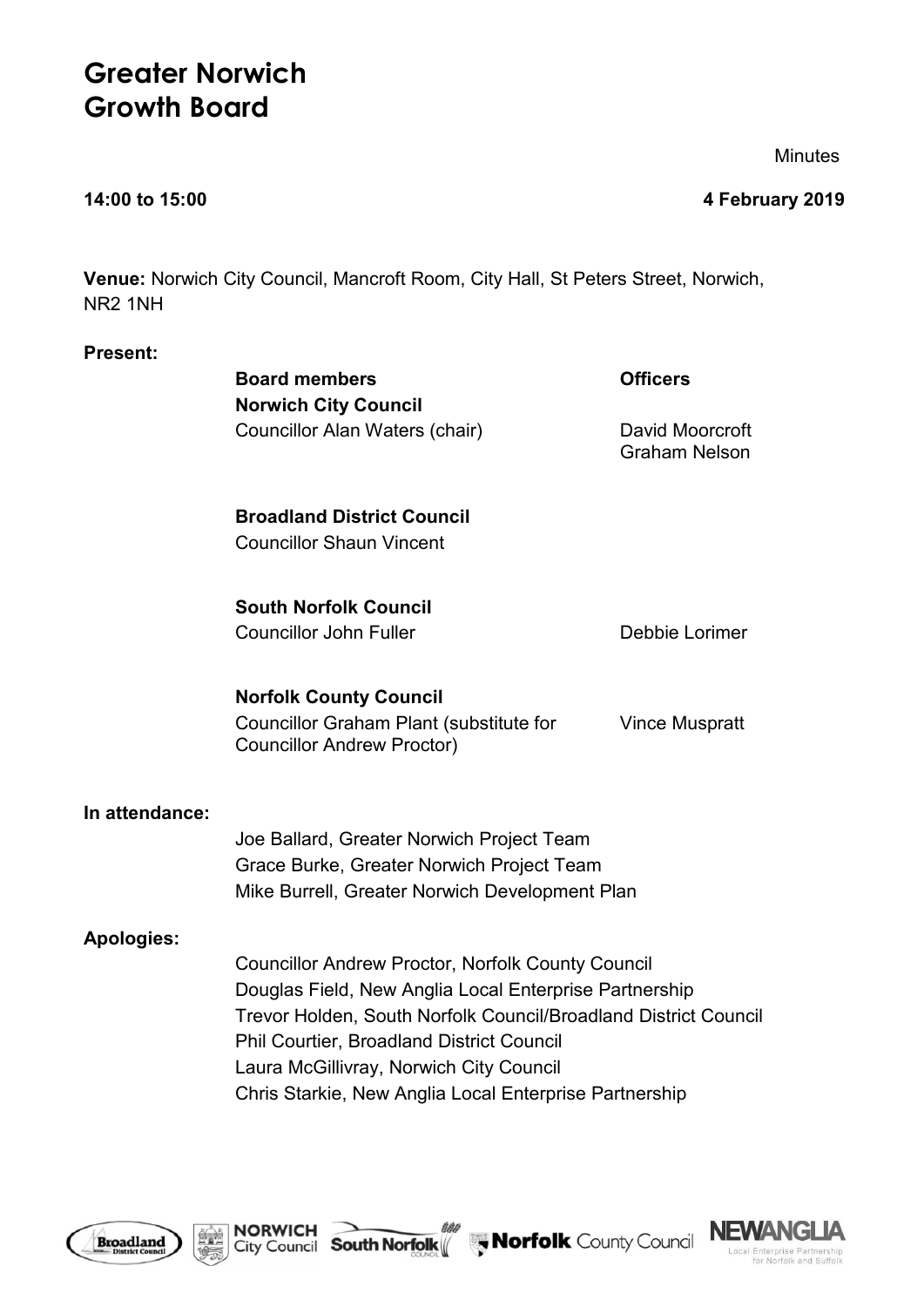### **1. Declarations of interest**

There were no declarations of interest.

### **2. Minutes**

**RESOLVED** to approve the accuracy of the minutes of the meeting held on 27 November 2018.

# **3. Infrastructure Investment Fund Project Showcase Library Self-Access Improvements GP41-43 and 56 -60**

(Ian McCann, assistant head of service, Norfolk County Council attended the meeting for this item.)

(Copies of the presentation were circulated at the meeting and are available on the website. Libraries where CIL funding had been used were marked with an asterisk. Video links on customer experiences , which were not available at the meeting, are attached for information:

- What has having open libraries allowed you to do https://youtu.be/if15sy34Oqc
- What would you like to see improved: https://youtu.be/pcWtRz-9j8Y)

Ian McCann gave a power point presentation on Open Library which had been partially funded by community infrastructure levy (CIL) contributions. The scheme gave access to local libraries, particularly personal computers, when the buildings were unstaffed and at times convenient to customers. Concerns about misuse of the buildings had not materialised. There had been relatively few incidents of misbehaviour and one occasion where the police had been called. The project was progressing well, with 38 out of the 47 libraries in the scheme in operation, and of these 34 libraries operated between 08:00 to 19:00 Monday to Friday, 08:00 to 16:00 on Saturday and 10:00 to 16:00 on Sundays. Better timetabling had increased the open hours which were staffed. The Open Library project not only increased opening hours but also provided improved facilities such as public toilets and at Plumstead Road, would provide a car park. The next stage of the project would be to raise awareness and promote activities such as after school clubs etc. The library service was grateful to the funding from CIL and the project would not have progressed so fast without it.

In reply to a member's question, Ian McCann said that the age range demographic varied across the local libraries with some having a broad spectrum and Blofield where it was polarised with very young children and older people. A member also pointed out that library services were available 24/7 as books and other media were available to download.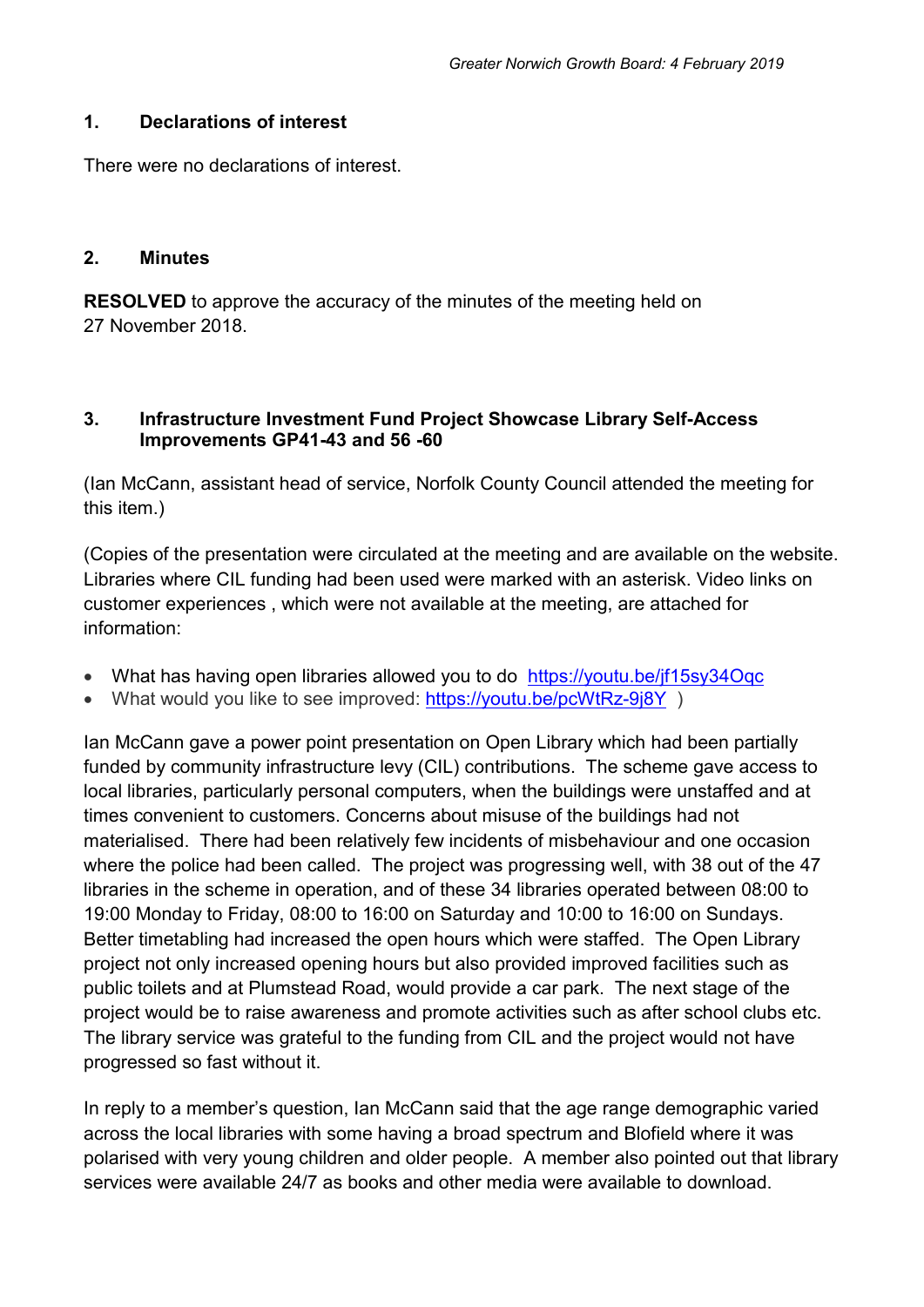The chair said that he was pleased to see the progress of the project and that staffing numbers had not been reduced.

**RESOLVED** to note the progress of the project.

# **4. LEP UPDATE**

The board noted that Chris Starkie had been unable to attend the meeting at short notice. However the chair said that there had been an excellent presentation at the last meeting of the LEP board and asked that it was circulated to members.

**RESOLVED** to ask the committee officer to circulate a copy of the presentation made at the meeting of the New Anglia Enterprise Partnership Board to members of this board.

# **5. Greater Norwich Annual Growth Programme 2019-20**

(The board noted that on page 12 of the agenda; under list of attachments, the full title of Appendix B was Greater Norwich Growth Board – Annual Growth Project 2019-20).

### **RESOLVED** to agree:

- (1) the Five Year Infrastructure Plan (5YIP) subject to endorsement by the respective district councils, and , in the unlikely event that it is subsequently rejected or amended by one of the partners' full councils, note that the matter will be referred back to this board for further consideration);
- (2) Greater Norwich Annual Growth Programme 2019-20.

# **6. Community Infrastructure Levy (CIL) in Norwich**

Graham Nelson, head of planning services, Norwich City Council, presented the report and explained the city council's decision to introduce a CIL exceptional circumstances relief policy (ECRP). He said that the report did not address the process for reviewing CIL but an informal meeting had been arranged to give partners an opportunity to discuss that subject further following the meeting.

Councillor Fuller referred to the unique situation where the Greater Norwich Growth Board partner authorities had agreed to pool together CIL contributions for infrastructure, such as libraries and schools to support the growth agenda, and said that none of the examples of authorities where CIL exceptional circumstances relief policies had been implemented were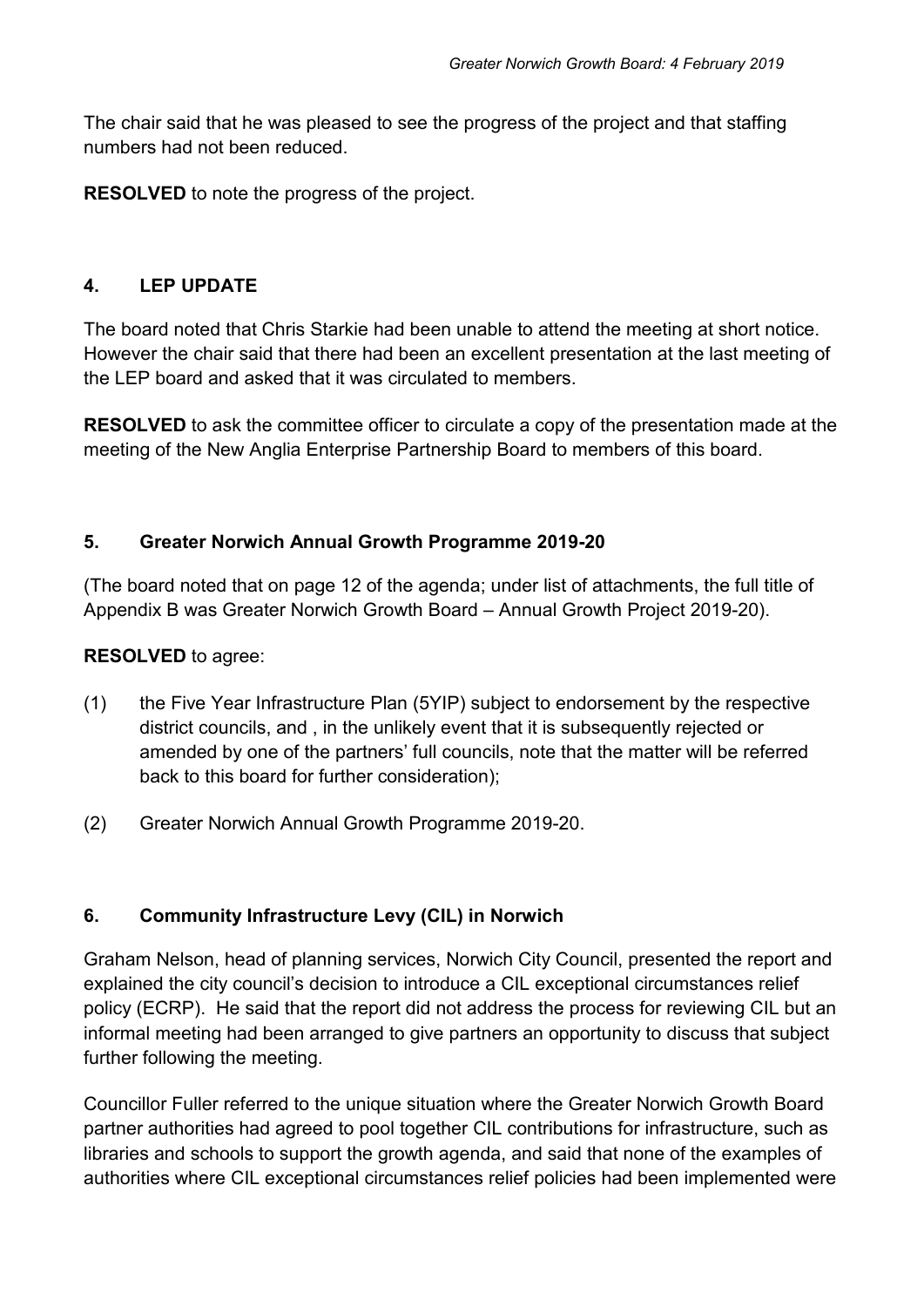authorities where CIL was pooled with a neighbouring authority. He said that he was disappointed that the city council had not consulted its partner authorities. He expressed concern that the city council's introduction of this policy would have a negative impact on the infrastructure investment plan; that the impact of the policy was uncertain, and the introduction of this policy was premature before the review of CIL had been undertaken.

The head of planning services said that the CIL ECRP was a minor change in the council's procedures for the administration of CIL. He pointed out that the review of CIL was a separate process and part of the evidence base for the emerging Greater Norwich Local Plan on infrastructure and how it's paid for. He explained that nationally, the City Deal arrangements were unique and that the three district councils each collected CIL separately. The CIL ECRP was a response to the specific circumstances that only related to the city, to maximise the development of brownfield sites before development on greenfield sites. The loss of CIL from large developments was only a theoretical loss because if development did not go ahead there would be no CIL. He referred to the council's ECRP and said that it would only be used where it was necessary to bring forward development where permission was granted and development would not otherwise commence. For large developments, it would mean that CIL could be applicable for later phases of construction.

In reply to a question from Councillor Vincent, the head of planning services said that there was no provision to clawback ECR but if it was granted on a phased basis the developer could be liable for CIL in the later phases. There could also be potential to increase S106 payments for affordable housing too.

Councillor Plant said that it was important that CIL ECR should only be granted in exceptional circumstances because CIL provided the facilities of the communities that were being developed. He also pointed out that any decision to grant ECR should be evidenced.

In reply to a question from Councillor Fuller, Mike Burrell, Greater Norwich Development Plan manager, explained that it made sense to align the review of CIL with the development plan.

**RESOLVED** to note the report.

# **7. Future Greater Norwich Growth Board Meeting Plan**

The chair introduced the report which set out the arrangements for the Greater Norwich Growth Board's handover to South Norfolk Council and the schedule for meetings.